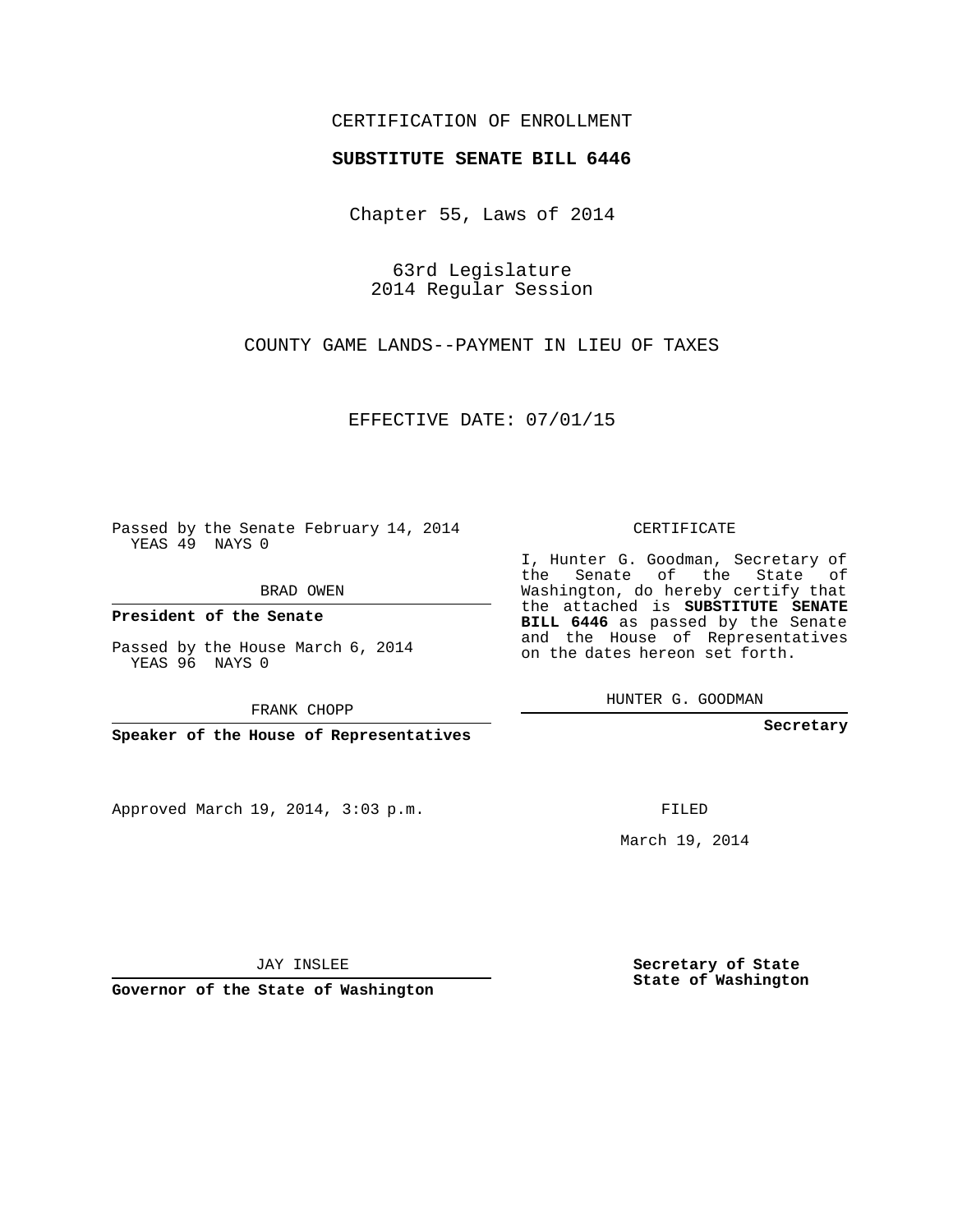## **SUBSTITUTE SENATE BILL 6446** \_\_\_\_\_\_\_\_\_\_\_\_\_\_\_\_\_\_\_\_\_\_\_\_\_\_\_\_\_\_\_\_\_\_\_\_\_\_\_\_\_\_\_\_\_

\_\_\_\_\_\_\_\_\_\_\_\_\_\_\_\_\_\_\_\_\_\_\_\_\_\_\_\_\_\_\_\_\_\_\_\_\_\_\_\_\_\_\_\_\_

Passed Legislature - 2014 Regular Session

## **State of Washington 63rd Legislature 2014 Regular Session**

**By** Senate Natural Resources & Parks (originally sponsored by Senators Schoesler, Hewitt, and Ranker)

READ FIRST TIME 02/06/14.

1 AN ACT Relating to payments in lieu of taxes on county game lands; 2 amending RCW 77.12.203; and providing an effective date.

3 BE IT ENACTED BY THE LEGISLATURE OF THE STATE OF WASHINGTON:

 4 **Sec. 1.** RCW 77.12.203 and 2013 2nd sp.s. c 4 s 999 are each 5 amended to read as follows:

 (1) Except as provided in subsection (5) of this section and notwithstanding RCW 84.36.010 or other statutes to the contrary, the 8 director ((shall)) must pay by April 30th of each year on game lands, 9 regardless of acreage, in each county, if requested by an election under RCW 77.12.201, an amount in lieu of real property taxes equal to that amount paid on similar parcels of open space land taxable under chapter 84.34 RCW or the greater of seventy cents per acre per year or the amount paid in 1984 plus an additional amount for control of noxious weeds equal to that which would be paid if such lands were 15 privately owned. This amount ((<del>shall</del>)) <u>may</u> not be assessed or paid on department buildings, structures, facilities, game farms, fish 17 hatcheries, water access sites, tidelands, or public fishing areas ((of 18 less than one hundred acres)).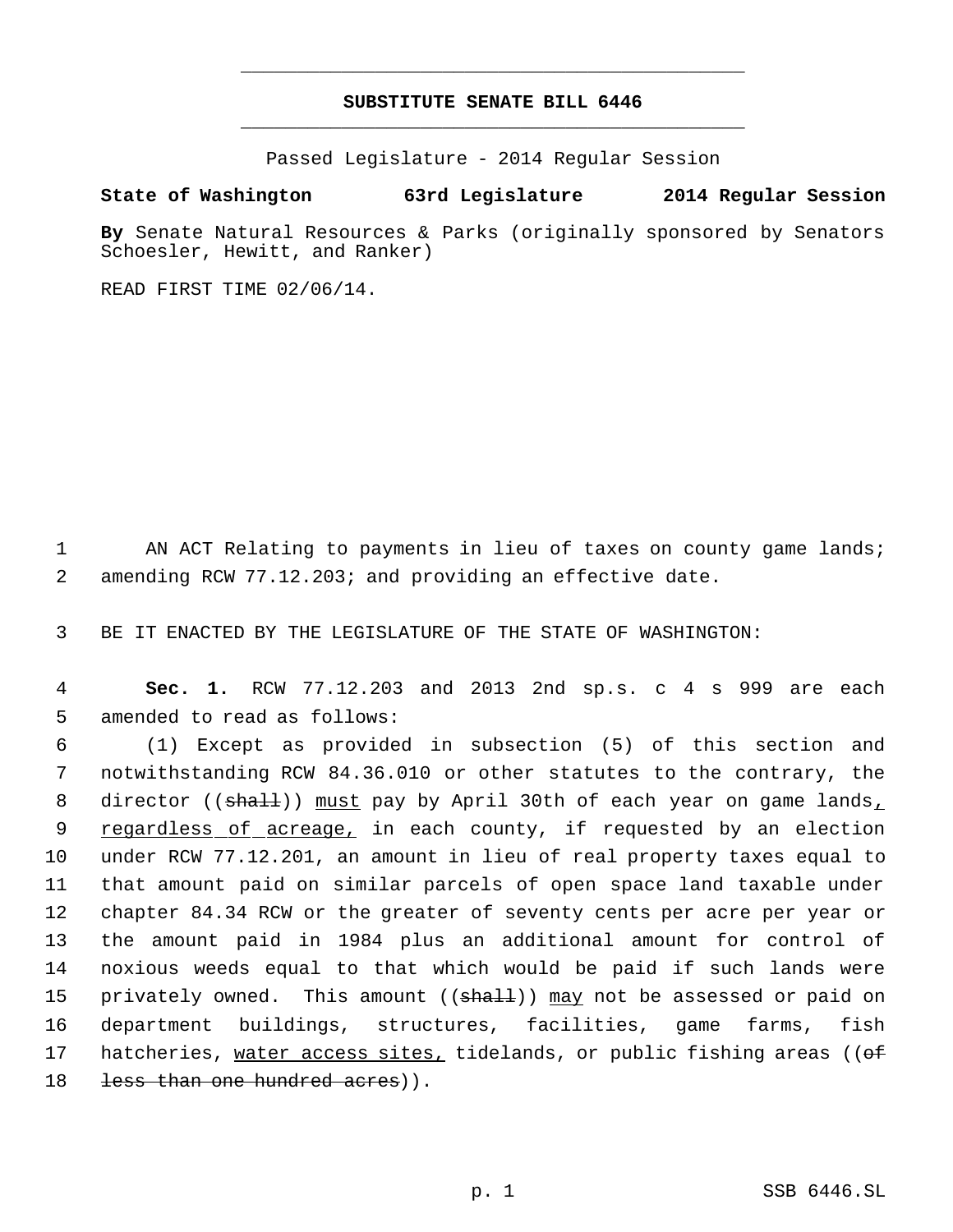(2) "Game lands," as used in this section and RCW 77.12.201, means 2 those tracts ((one hundred acres or larger)), regardless of acreage, owned in fee by the department and used for wildlife habitat and public recreational purposes. All lands purchased for wildlife habitat, public access or recreation purposes with federal funds in the Snake 6 River drainage basin ((shall be)) are considered game lands regardless of acreage.

8 (3) This section ((shall)) does not apply to lands transferred after April 23, 1990, to the department from other state agencies.

10 (4) The county ((shall)) must distribute the amount received under this section in lieu of real property taxes to all property taxing districts except the state in appropriate tax code areas the same way it would distribute local property taxes from private property. The 14 county ((shall)) must distribute the amount received under this section for weed control to the appropriate weed district.

 (5) For the 2011-2013 and 2013-2015 fiscal biennia, the director 17 ((shall)) must pay by April 30th of each year on game lands in each county, if requested by an election under RCW 77.12.201, an amount in 19 lieu of real property taxes and ((shall)) must be distributed as follows:

| 21 | County |
|----|--------|
| 22 |        |
| 23 |        |
| 24 |        |
| 25 |        |
| 26 |        |
| 27 |        |
| 28 |        |
| 29 |        |
| 30 |        |
| 31 |        |
| 32 |        |
| 33 |        |
| 34 |        |
| 35 |        |